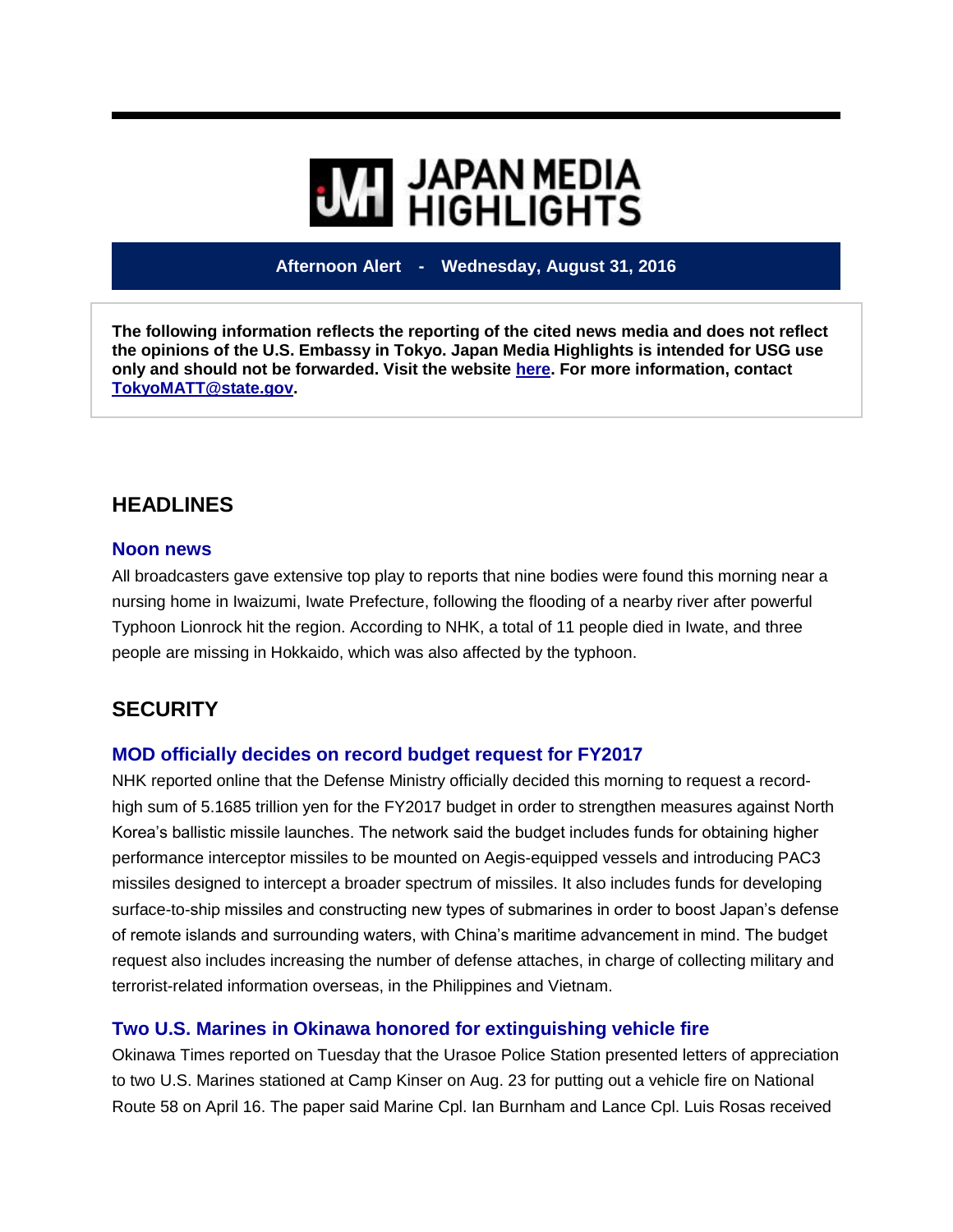the letters from Urasoe Police Chief Sakihara, who expressed appreciation by saying they took "prompt action." According to the daily, the two Marines put out the fire using extinguishers before the police arrived at the scene.

#### **U.S. Marine arrested for alleged attempt to enter woman's house in Okinawa**

Jiji Press reported that the Kadena Police Station in Okinawa Prefecture arrested a U.S. Marine belonging to Camp Courtney in Uruma on suspicion of attempting to enter a woman's residence in Yomitan at around 5:20 p.m. on Aug. 30. The suspect lives in an apartment across from her residence. He is denying the allegation by saying that he did not try to enter her apartment.

**• [Editorial: Legislating laws to punish crime of preparing terrorist attacks needed](https://jmh.usembassy.gov/201608315171/)** (Sankei)

**• [Editorial: Is charge of preparing terrorist attacks really needed?](https://jmh.usembassy.gov/201608315173/)** (The Mainichi)

## **OPINION POLLS**

**• [Poll: 70% of voters used newspapers as reference for Upper House election](https://jmh.usembassy.gov/201608315177/)** (Yomiuri)

# **POLITICS**

#### **Tokyo Governor officially announces postponement of Tsukiji Fish Market's relocation**

All networks reported on a press conference held by Tokyo Governor Koike this afternoon, during which she officially announced the decision to postpone the relocation of Tsukiji Fish Market to the Toyosu waterfront originally planned for Nov. 7. Koike reportedly cited as reasons for the postponement that the results of the groundwater survey in Toyosu will not be ready until after Nov. 7 and the safety of the area still needs to be confirmed. She also stressed that the ballooning cost of the development of the Toyosu market needs to be scrutinized.

- **• [Prime minister's schedule on August 30](https://jmh.usembassy.gov/201608315120/)** (Nikkei)
- **• [Diet set to convene on Sept. 26 to smooth deliberations on TPP ratification,](https://jmh.usembassy.gov/201608315159/)  [other key issues](https://jmh.usembassy.gov/201608315159/)** (Yomiuri)

**• [Editorial: Government still ignoring Japan's fiscal woes at budget time](https://jmh.usembassy.gov/201608315164/)** (The Asahi Shimbun)

**• [Yamao to support Maehara in DP presidential race](https://jmh.usembassy.gov/201608315158/)** (Asahi)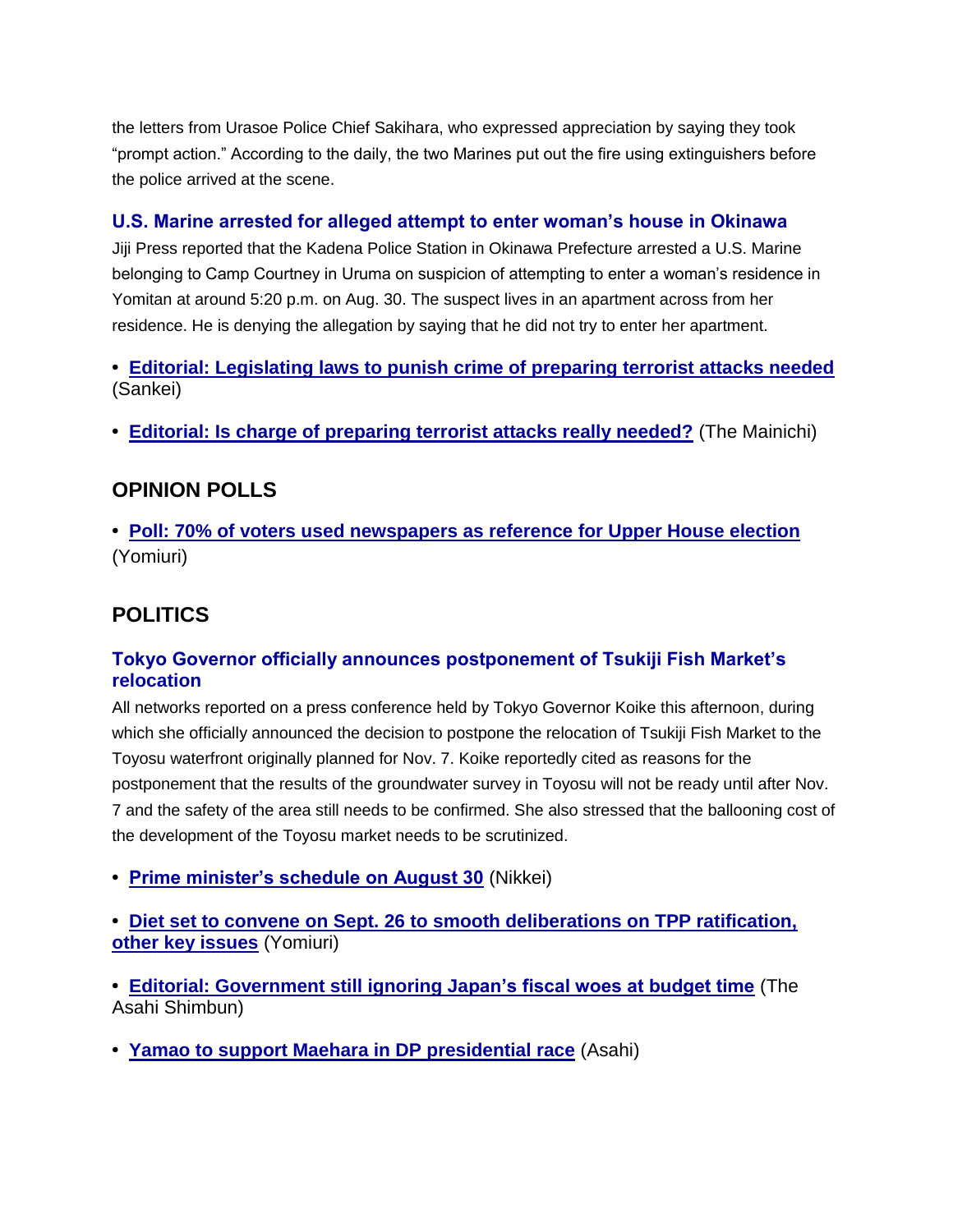**• [Interview with LDP chief Nikai on political issues, constitution, Okinawa](https://jmh.usembassy.gov/201608315147/)** (Shukan Asahi)

**• [Interview with LDP Secretary General Toshihiro Nikai](https://jmh.usembassy.gov/201608315119/)** (Yomiuri)

# **INTERNATIONAL**

- **• [Japan eyes utility stake to strengthen Russian ties](https://jmh.usembassy.gov/201608315149/)** (Nikkei Asian Review)
- **• [A review of Abe's diplomacy toward the U.S.](https://jmh.usembassy.gov/201608315175/)** (Nikkei)
- **• [Editorial: Differentiate Japan's aid to Africa from China's in terms of quality](https://jmh.usembassy.gov/201608315139/)** (The Japan News)

# **ECONOMY**

- **• [Vast amounts of manganese nodules discovered in seafloor around Marcus](https://jmh.usembassy.gov/201608315118/)  [Island](https://jmh.usembassy.gov/201608315118/)** (Asahi)
- **• [Editorial: Spousal tax deduction system up for review](https://jmh.usembassy.gov/201608315174/)** (The Mainichi)

# **SCIENCE**

**• [90% of coral in Sekisei Reef bleached, MOE survey](https://jmh.usembassy.gov/201608315161/)** (Mainichi Evening edition)

## **EDUCATION**

**• [Bring English immersion to Japanese classrooms](https://jmh.usembassy.gov/201608315145/)** (The Japan Times)

# **SOCIETY**

**• [Shared homes offer respite for Japan's struggling single mothers](https://jmh.usembassy.gov/201608315146/)** (The Japan Times)

**• [Increasing female assistant public prosecutors](https://jmh.usembassy.gov/201608315135/)** (Mainichi Evening edition)

**• [Nonprofits step up help for school-shy students at time when suicide numbers](https://jmh.usembassy.gov/201608315116/)  [rise](https://jmh.usembassy.gov/201608315116/)** (The Japan Times)